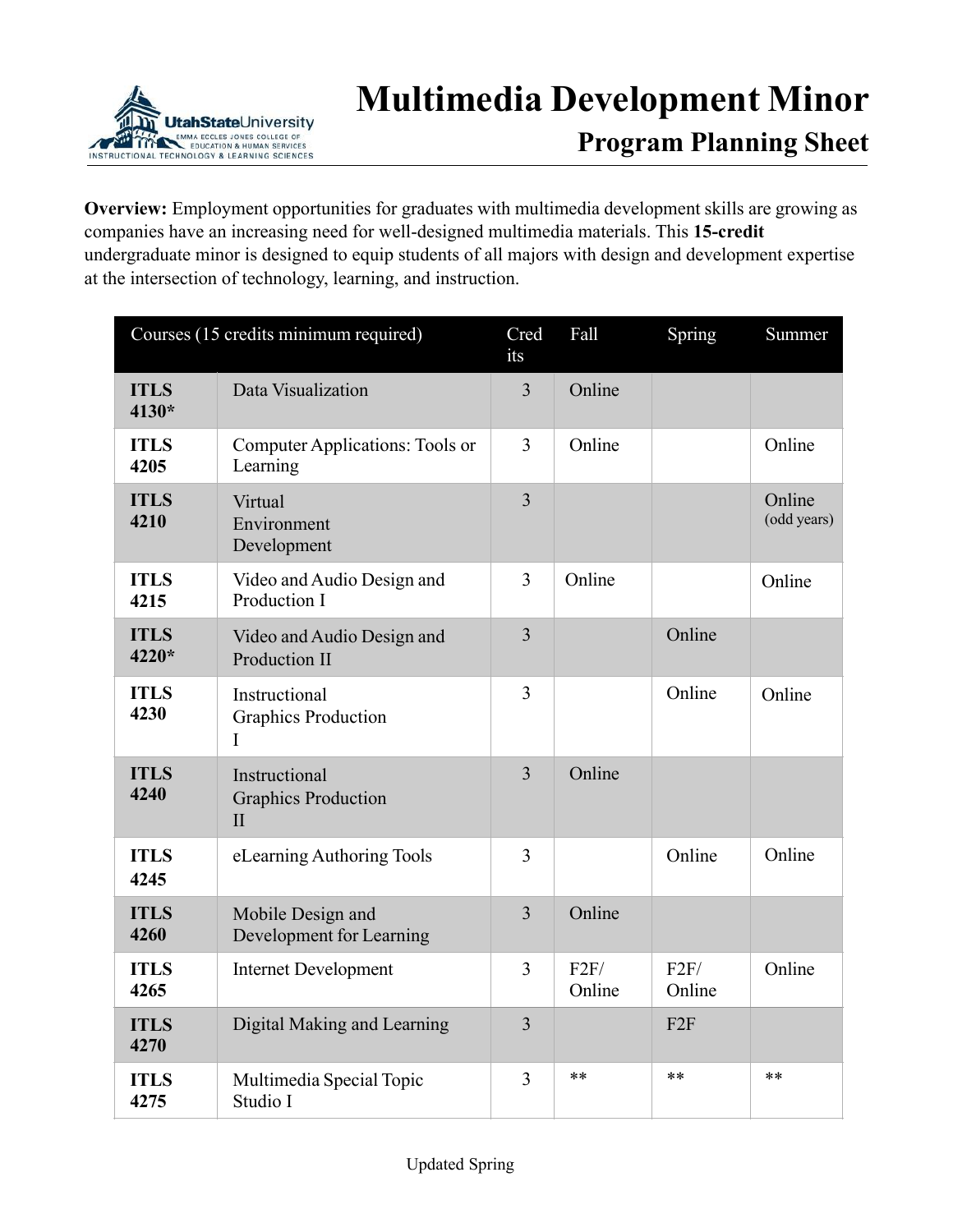| <b>MIS</b><br>$3450*$                                                    | Designing Graphical User<br>Interfaces                |  | **    | $***$ |  |  |  |  |
|--------------------------------------------------------------------------|-------------------------------------------------------|--|-------|-------|--|--|--|--|
| <b>MIS</b><br>5700*                                                      | Internet Management and<br><b>Electronic Commerce</b> |  | $***$ | $**$  |  |  |  |  |
| <b>Additional courses possible with approval by MMDV</b><br>coordinator. |                                                       |  |       |       |  |  |  |  |

\*Course may have required prerequisites, please check before registration.

\*\*Check the class schedule or with the program advisor for availability and course options.

If you have questions or want more information, please contact Janet Blad ([janet.blad@usu.edu\)](mailto:janet.blad@usu.edu) or Dr. Ramy Shaaban ([ramy.shaaban@usu.edu\)](mailto:ramy.shaaban@usu.edu).